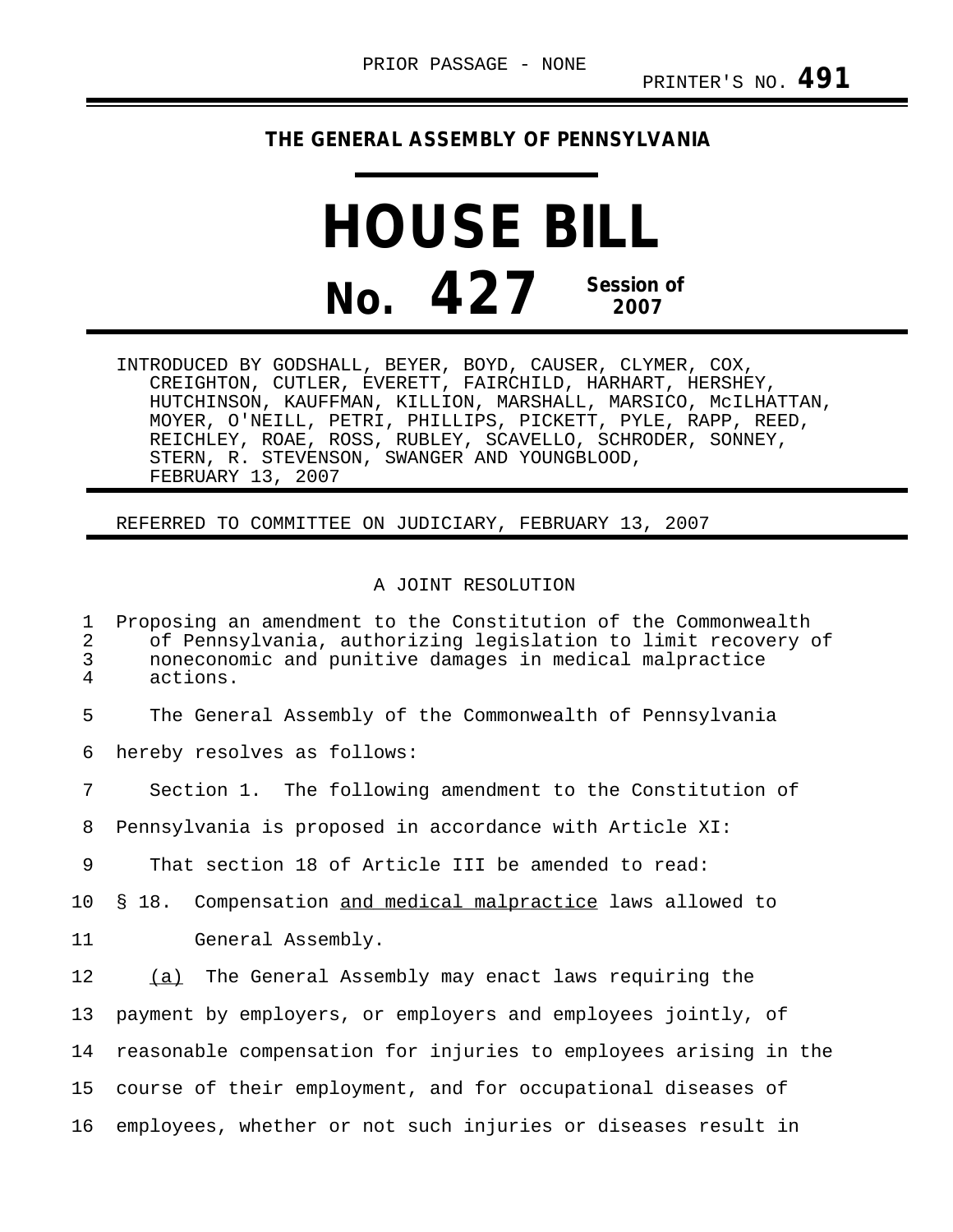1 death, and regardless of fault of employer or employee, and 2 fixing the basis of ascertainment of such compensation and the 3 maximum and minimum limits thereof, and providing special or 4 general remedies for the collection [thereof; but in no other 5 cases shall the General Assembly limit the amount to be 6 recovered for injuries resulting in death, or for injuries to 7 persons or property, and in] thereof. In case of death from such 8 injuries, the right of action shall survive, and the General 9 Assembly shall prescribe for whose benefit such actions shall be 10 prosecuted. No act shall prescribe any limitations of time 11 within which suits may be brought against corporations for 12 injuries to persons or property, or for other causes different 13 from those fixed by general laws regulating actions against 14 natural persons, and such acts now existing are avoided.

15 (b) The General Assembly may enact laws limiting the amount 16 of recovery for noneconomic damages and punitive damages in 17 medical malpractice actions.

18 (c) In no other cases shall the General Assembly limit the 19 amount to be recovered for injuries resulting in death, or for 20 <u>injuries to persons or property.</u>

21 Section 2. (a) Upon the first passage by the General 22 Assembly of this proposed constitutional amendment, the 23 Secretary of the Commonwealth shall proceed immediately to 24 comply with the advertising requirements of section 1 of Article 25 XI of the Constitution of Pennsylvania and shall transmit the 26 required advertisements to two newspapers in every county in 27 which such newspapers are published in sufficient time after 28 passage of this proposed constitutional amendment.

29 (b) Upon the second passage by the General Assembly of this 30 proposed constitutional amendment, the Secretary of the 20070H0427B0491 - 2 -